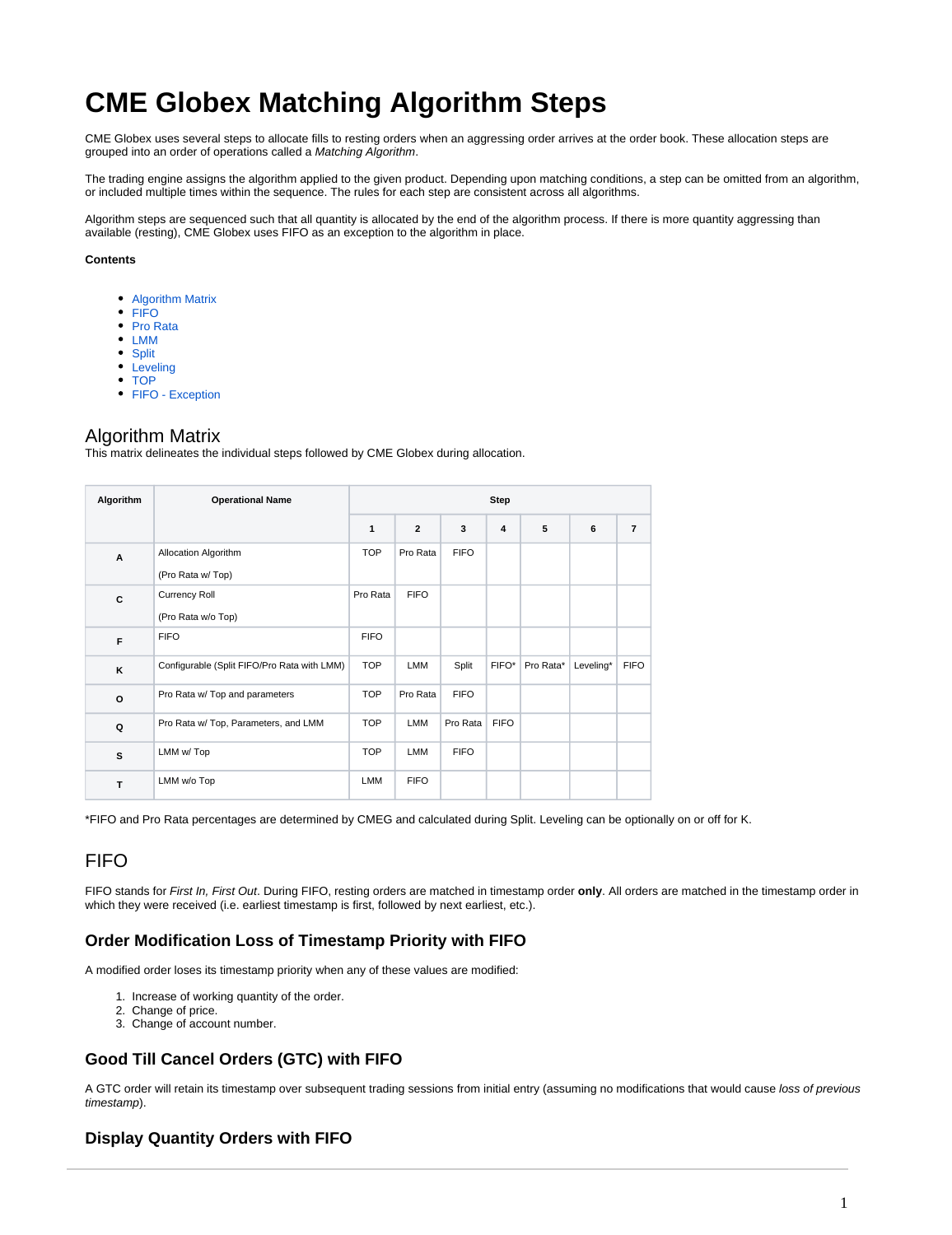A Display Quantity order is filled according to the working displayed quantity for its current timestamp. After a match event is complete, a Display Quantity order is refreshed with the lesser quantity of either:

1. The Display Quantity of the Order.

2. The remainder of the order if equal to or less than the Display Quantity.

3. The remainder of the Display Quantity in the event of a partial fill on that Display Quantity.

In addition, the Display Quantity order's priority is refreshed to be the lowest of the remaining orders at the price level (order is placed at the end of the queue).

#### **FIFO Example 1**

Given:

- 1. Orders in the below table are at the same price on the buy side.
- 2. Earliest timestamp is Order 1, then order 2, etc.
- 3. The sell aggressor is at the same price as the buy orders.
- 4. The sell aggressor is a 50 lot.

The aggressing quantity is allocated to orders 1 + 2 (filling them). Order 3 receives a partial fill and will have 21 lots remaining after the match. The other orders receive no fill quantity.

| Order | <b>Working Quantity Before step</b> | Remaining quantity after step |
|-------|-------------------------------------|-------------------------------|
|       | 5                                   | 0                             |
| 2     | 9                                   | 0                             |
| 3     | 57                                  | 21                            |
|       | 4                                   | 4                             |
| 5     | 28                                  | 28                            |
| 6     | 300                                 | 300                           |

#### **FIFO Example 2**

Given:

- 1. Orders in the below table are at the same price on the buy side.
- 2. Earliest timestamp is Order 1, then order 2, etc.
- 3. The sell aggressor is at the same price as the buy orders.
- 4. The sell aggressor is a 50 lot.
- 5. Order 2 is a Display Quantity order with 90 additional unfilled lots displaying 10 at a time.

The aggressing quantity is allocated to orders 1 + 2 (filling them). Order 3 receives a partial fill and will have 21 lots remaining after the match. The other orders receive no fill quantity. After the match, order 2 would be refreshed to its display quantity of 10 at the lowest priority.

| Order | <b>Working Quantity Before</b><br>step | Remaining quantity after<br>step | Order # priority after the<br>match | Quantity for each order after the<br>match |
|-------|----------------------------------------|----------------------------------|-------------------------------------|--------------------------------------------|
|       | 5                                      | U                                | n/a                                 | n/a                                        |
|       | 9                                      | 0                                | 3                                   | 21                                         |
| з     | 57                                     | 21                               | 4                                   | 4                                          |
|       | 4                                      | 4                                | 5                                   | 28                                         |
| G     | 28                                     | 28                               | 6                                   | 300                                        |
|       | 300                                    | 300                              | ົ                                   | 10                                         |

## <span id="page-1-0"></span>Pro Rata

This step fills by proportion of the working order quantity compared to the entire quantity present at the price level at the time of a match. Therefore, larger orders will receive a larger percentage of a fill in this step.

Pro Rata is never the last step of an algorithm due to the required rounding; the Pro Rata step will always be followed by either a FIFO step or Leveling and FIFO steps.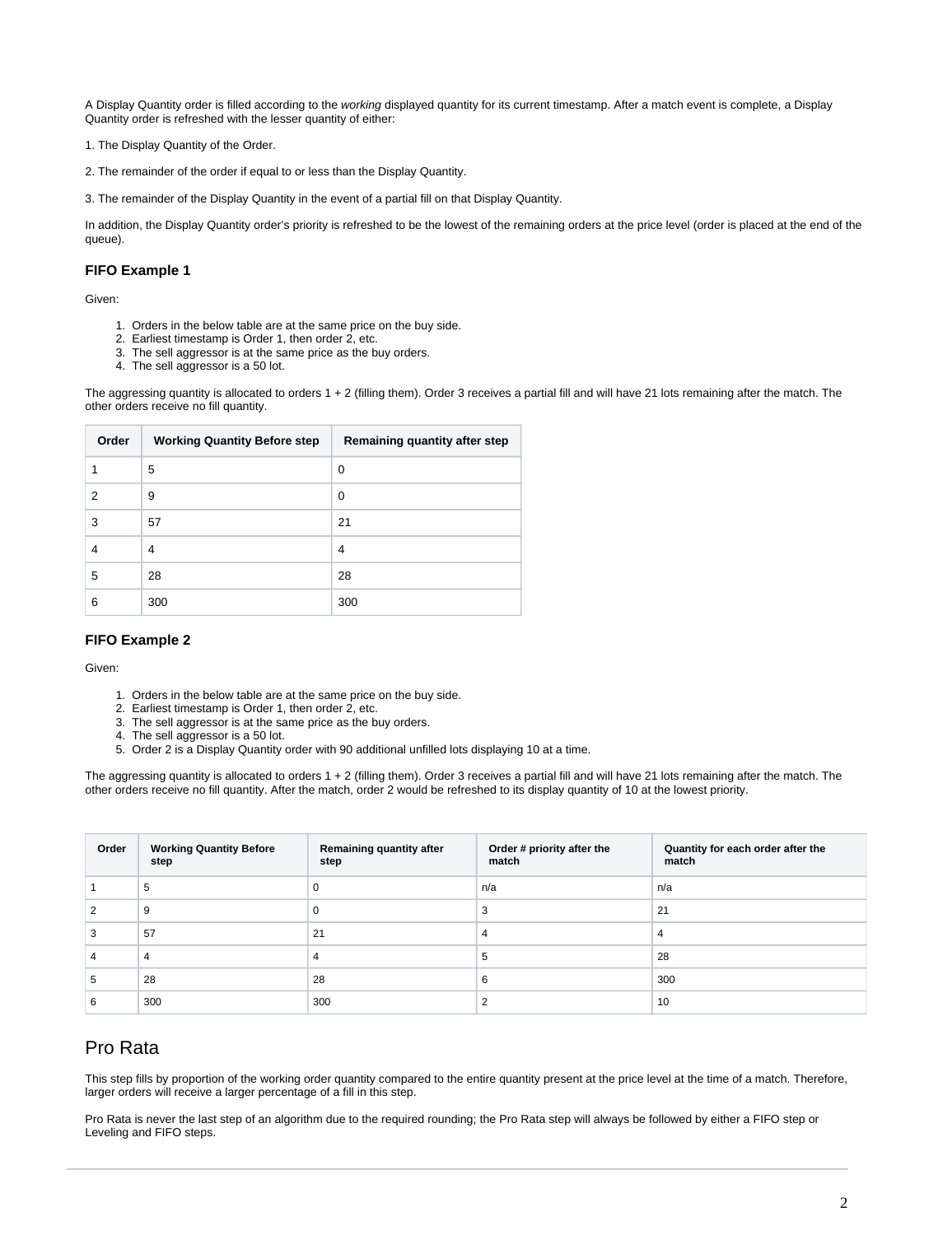## **Pro Rata Minimum (PR Min)**

The Pro Rata step includes a parameter called Pro Rata Minimum. This is configured by CME Group as the minimum allocation eligible to participate in the Pro Rata step. Any orders that would execute less quantity than the PR Min will not get any fills in the Pro Rata step.

Allocation of lots to resting orders is done according to the following formula:

{Displayed working quantity of an order} / {Total working lots present} \* {Match quantity} PR Min = allocation

Fractional lots received are rounded down prior to allocation.

#### **GT Order with Pro Rata**

GT Orders are treated the same as every other order at the price level during this step.

#### **Display Quantity Orders with Pro Rata**

Display Quantity orders only participate in Pro Rata based on their working displayed quantity.

#### **Pro Rata Example**

Given:

- 1. Orders in the below table are at the same price on the buy side.
- 2. Earliest timestamp is Order 1, then order 2, etc.
- 3. The sell aggressor is at the same price as the buy orders.
- 4. The sell aggressor is a 50 lot.
- 5. The Pro Rata Minimum for this contract is 2.

The aggressing quantity is allocated based on the size of the resting orders. The largest order receives the largest allocation, followed by the second largest order, etc.

If any of these orders were Display Quantity with more quantity hidden, the calculation would not change.

| Order | <b>Working Quantity Before</b><br>step | Math formula used to<br>distribute lots | <b>Results</b> | Rounded<br>down | Allocated<br>lots | Remaining quantity after<br>step |
|-------|----------------------------------------|-----------------------------------------|----------------|-----------------|-------------------|----------------------------------|
|       | 5                                      | 5/403*50                                | 0.62           | 0               | 0                 | 5                                |
| 2     | 9                                      | $9/403*50$                              | 1.11           |                 | 0                 | 9                                |
| 3     | 57                                     | 57/403*50                               | 7.07           | $\overline{ }$  | ⇁                 | 50                               |
| 4     | $\overline{4}$                         | 4/403*50                                | 0.49           | $\mathbf 0$     | 0                 | 4                                |
| 5     | 28                                     | 28/403*50                               | 3.47           | 3               | 3                 | 25                               |
| 6     | 300                                    | 300/403*50                              | 37.22          | 37              | 37                | 263                              |

## <span id="page-2-0"></span>LMM

The Lead Market Maker (LMM) step allocates a portion of a match event quantity to designated participants. Lead Market Makers have an agreement with CME to provide liquidity in certain products. In return for this liquidity, working orders or mass quotes in these products are entitled to a percentage of the match quantity during the LMM step.

Rules pertaining to the LMM percentage are:

- 1. LMMs do not exist in futures products at CME Group.
- 2. LMM percentages are proprietary between the designated party and CME Group.
- 3. Products can have multiple LMMs assigned.
- 4. The total LMM percentage assigned a product will not exceed a certain value. This value is proprietary to CME Group, differs by product, and is less than 50%.
- 5. LMMs, by participating, are guaranteed their percentage of the match quantity rounded down to no less than one lot.
- 6. If there is not enough quantity available to satisfy rule #5 above for all participating LMMs, the tiebreak is based on entry times of the participating orders. The earlier timestamp(s) will receive the fill.

#### **GTC Orders with LMM**

GTC orders placed by an LMM are treated the same as any other LMM orders at their price level, according to the rules above.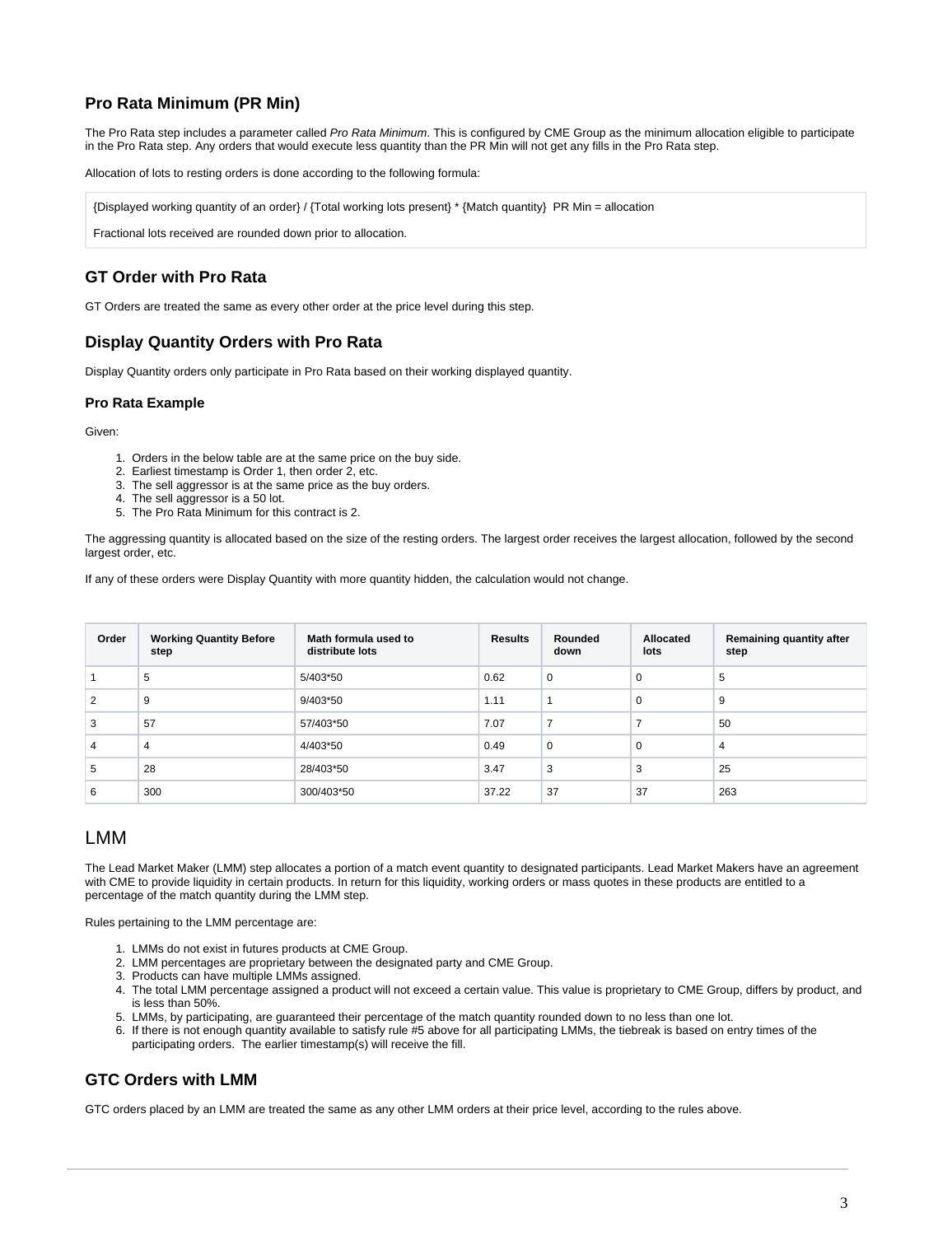### **Display Quantity Orders with LMM**

Display Quantity Orders placed by LMMs are only entitled to their fill percentage on their displayed working quantity at the time of match.

#### **LMM Example1**

Given:

- 1. Orders in the below table are at the same price on the buy side.
- 2. Earliest timestamp is Order 1, then order 2, etc.
- 3. The sell aggressor is at the same price as the buy orders.
- 4. The sell aggressor is a 50 lot.
- 5. Order 2 is placed by LMM A whose percentage is 5%.
- 6. Order 3 is placed by LMM B whose percentage is 6%.

The aggressing quantity is multiplied by the LMM percentages to determine their allocation in this step. The value is rounded down to no less than one lot.

| Order | <b>Working Quantity Before</b><br>step | Math formula used to<br>distribute lots | <b>Results</b> | Rounded<br>down | Allocated<br>lots | Remaining quantity after<br>step |
|-------|----------------------------------------|-----------------------------------------|----------------|-----------------|-------------------|----------------------------------|
|       | 5                                      |                                         |                |                 |                   | 5                                |
| 2A    | 9                                      | $50*05$                                 | 2.5            | $\overline{2}$  | $\overline{2}$    |                                  |
| 3B    | 57                                     | $50*06$                                 | 3              | 3               | 3                 | 54                               |
| 4     | 4                                      |                                         |                |                 |                   | 4                                |
| 5     | 28                                     |                                         |                |                 |                   | 28                               |
| 6     | 300                                    |                                         |                |                 |                   | 300                              |

#### **LMM Example 2**

Given:

- 1. Orders in the below table are at the same price on the buy side.
- 2. Earliest timestamp is Order 1, then order 2, etc.
- 3. The sell aggressor is at the same price as the buy orders.
- 4. The sell aggressor is a 1 lot.
- 5. Order 2 is placed by LMM A whose percentage is 5%.
- 6. Order 3 is placed by LMM B whose percentage is 6%.

The aggressing quantity is multiplied by the LMM percentages to determine their allocation in this step. The value is rounded down to no less than one lot. In this example, after rounding we have two eligible LMMs but only one lot to distribute. Since there is a tie, the allocated lot goes to the earlier timestamped order.

| Order | <b>Working Quantity Before</b><br>step | Math formula used to<br>distribute lots | <b>Results</b> | Rounded<br>down | Allocated<br>lots | Remaining quantity after<br>step |
|-------|----------------------------------------|-----------------------------------------|----------------|-----------------|-------------------|----------------------------------|
|       | 5                                      |                                         |                |                 |                   | 5                                |
| 2A    | 9                                      | $1*05$                                  | .05            |                 |                   | 8                                |
| 3B    | 57                                     | $1*06$                                  | .06            |                 | $\mathbf 0$       | 57                               |
| 4     | $\overline{4}$                         |                                         |                |                 |                   | 4                                |
| 5     | 28                                     |                                         |                |                 |                   | 28                               |
| 6     | 300                                    |                                         |                |                 |                   | 300                              |

## <span id="page-3-0"></span>**Split**

The Split step is unique due to the following:

- 1. There are no lots distributed to orders during this step.
- 2. The Split step is only present in the Configurable K algorithm (configured as Split FIFO/Pro Rata).
- 3. Split is expressed in a percentage of FIFO/Pro Rata totaling 100%.
- 4. Lots designated to FIFO will be at least the percentage expressed for FIFO, with the remainder designated to be distributed via Pro Rata. As an example, the designated percentages of a product are 40/60. Given this:
	- a. A one lot will be Split to FIFO.
		- b. A two lot will be Split one lot to FIFO, and one lot to Pro Rata.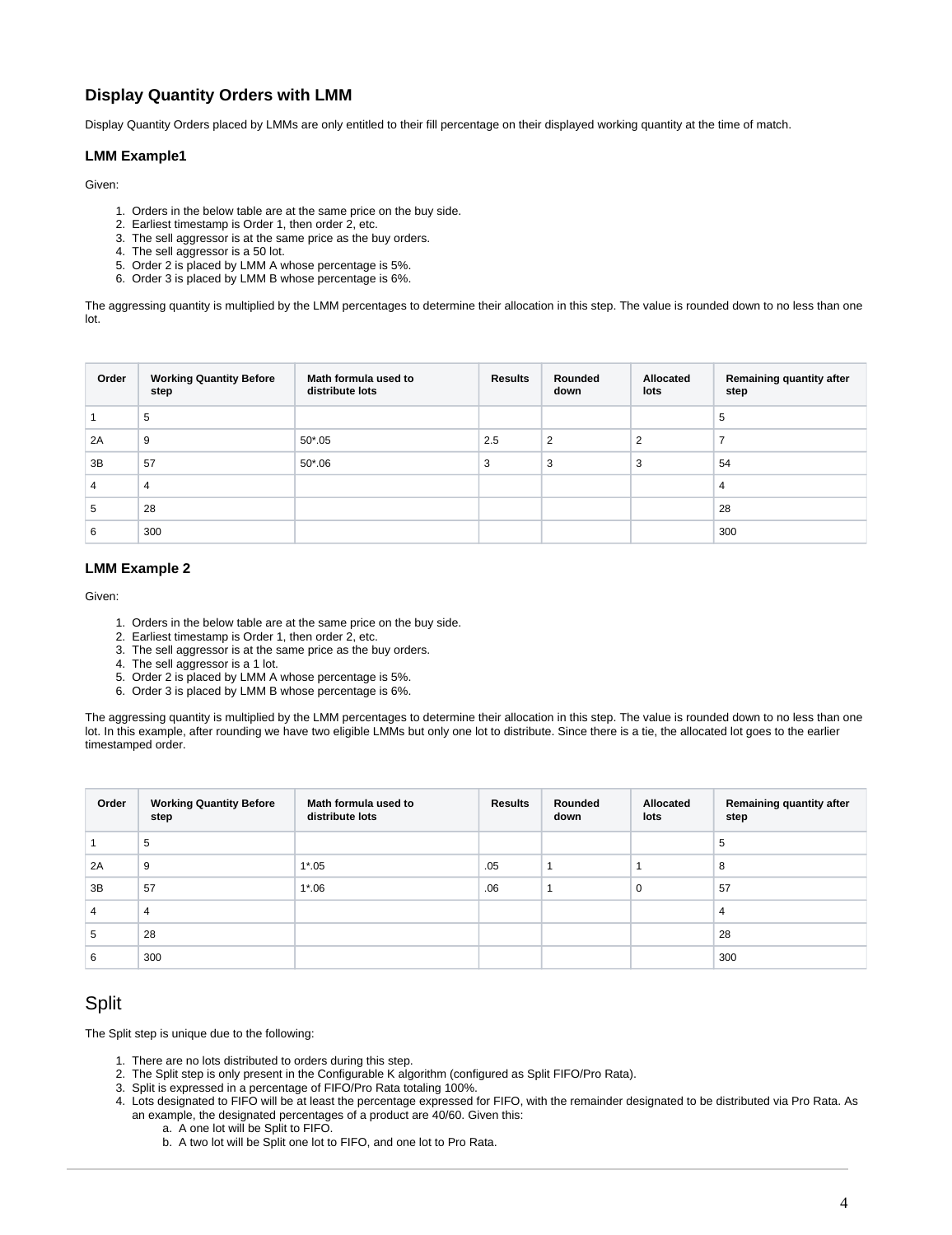- c. A three lot will be Split two lots to FIFO, and one lot to Pro Rata.
- d. The results of this calculation instruct CME Globex to distribute lots via the next two steps in the K algo, those two steps being FIFO and Pro Rata in that order.

#### **Split Example**

In all cases 49 lots need to be designated for FIFO and Pro Rata by the Split step.

Note the rounding in the two middle examples below. In both cases, FIFO is rounded up to the whole lot just above the designated percentage for FIFO.

| Scenario | Split % | Lots to FIFO | Lots to PR |
|----------|---------|--------------|------------|
| 1        | 100/0   | 49           | 0          |
| 2        | 20/80   | 10           | 39         |
| 3        | 40/60   | 20           | 29         |
|          | 0/100   | 0            | 49         |

## <span id="page-4-0"></span>Leveling

The Leveling step is a means by which remainders from rounding during an immediately preceding Pro Rata step are distributed to participating orders. Leveling is unique to the K algorithm (configured as Split FIFO / Pro Rata).

To qualify for a Leveling allocation, an order must satisfy two criteria:

- 1. The order must have participated in the preceding Pro Rata step. This means:
	- a. The order had working quantity at the time of the match.
- b. A calculation was made to determine what quantity it would receive via Pro Rata.
- 2. The result of this calculation from 1b above caused the order to not receive any lots.

Assuming an order qualifies, it will receive at most one lot during the Leveling step. Tiebreaks for Leveling are, in order:

- 1. Working quantity of the order at the time of distribution.
- 2. Earliest Timestamp.

#### **Leveling Example**

This example uses the step from the previous Pro Rata example.ന

In the example below, 3 orders that participate in Pro Rata do not receive an allocation. These are orders 1, 2, and 4. Of the 50 lots originally designated for Pro Rata, the PR step only distributed 47 (this is the total number of lots from the "Allocated Lots" column, 7+3+37). This leaves 3 lots left to distribute.

Leveling will attempt to distribute lots to the qualifying orders. Since there are three lots available, each qualifying order can receive its maximum allocation of one lot. The order of distribution for these would be order 2, then order 1, and then order 4, due to their working quantity sizes at the time. As a result, if there had only been two lots to allocate, order 4 would not have received any allocation (as the smallest order).

| Order | <b>Allocated lots from</b><br>PR. | Remaining quantity after Pro Rata<br>step | Lots allocated via<br>Leveling | <b>Remaining Quantity after Leveling</b><br>step |
|-------|-----------------------------------|-------------------------------------------|--------------------------------|--------------------------------------------------|
|       | 0                                 | 5                                         |                                | $\overline{4}$                                   |
|       | 0                                 | 9                                         |                                | 8                                                |
|       |                                   | 50                                        |                                | 50                                               |
|       | 0                                 | 4                                         |                                | 3                                                |
| G     | 3                                 | 25                                        |                                | 25                                               |
|       | 37                                | 263                                       |                                | 236                                              |

## <span id="page-4-1"></span>**TOP**

The TOP step entitles one order to all fills up to its Top MAX parameter provided the order is TOP at the time of each match.